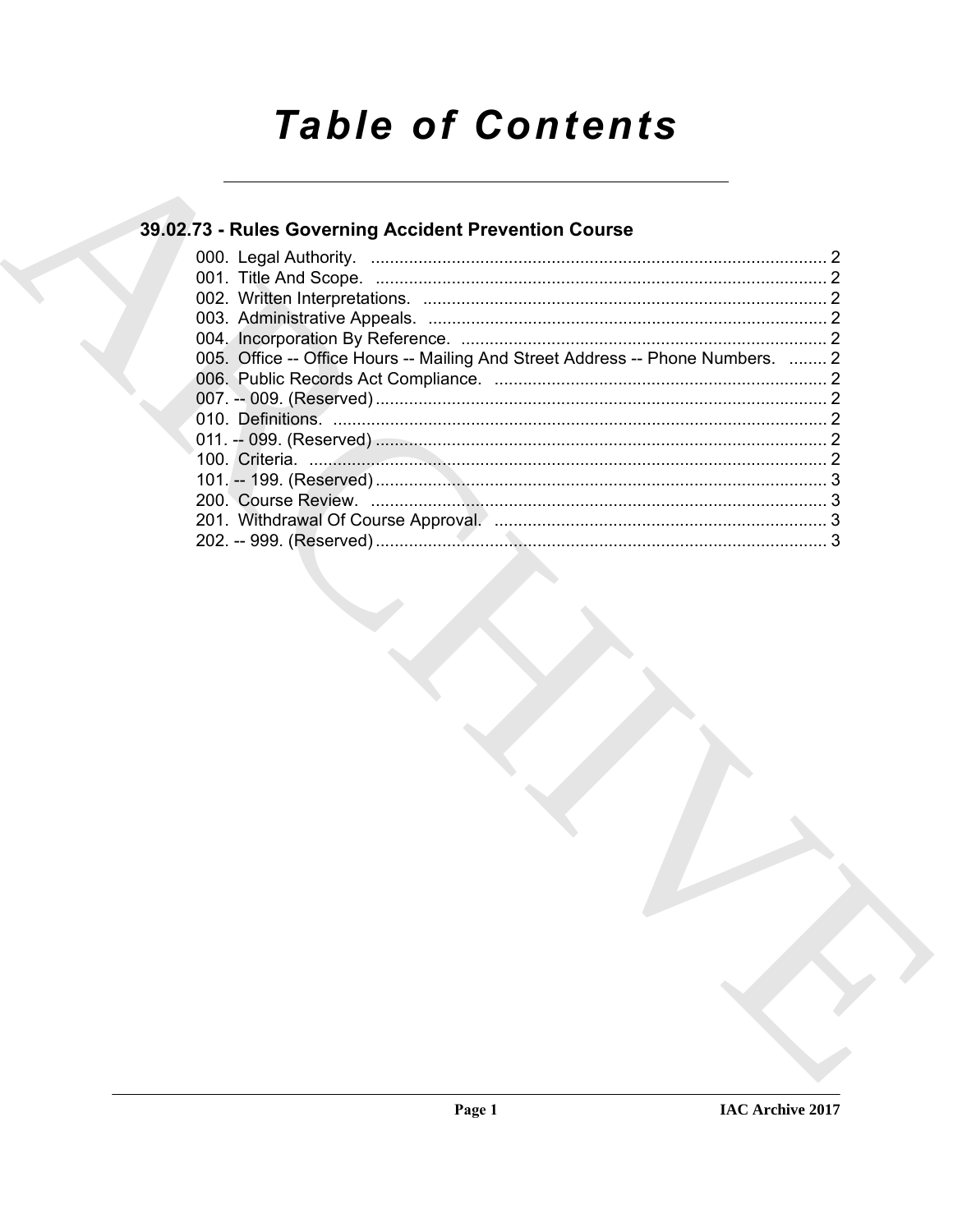#### **IDAPA 39 TITLE 02 CHAPTER 73**

### **39.02.73 - RULES GOVERNING ACCIDENT PREVENTION COURSE**

#### <span id="page-1-1"></span><span id="page-1-0"></span>**000. LEGAL AUTHORITY.**

Under authority of Sections 49-201 and 41-2515, Idaho Code, the Idaho Transportation Board adopts the following rule for criteria for a motor vehicle accident prevention course. (8-31-89) rule for criteria for a motor vehicle accident prevention course.

#### <span id="page-1-2"></span>**001. TITLE AND SCOPE.**

**01.** Title. This rule shall be known as IDAPA 39.02.73 "Rules Governing Accident Prevention IDAPA 39. Title 02. Chapter 73. Course," IDAPA 39, Title 02, Chapter 73.

**02.** Scope. This rule establishes minimum standards for approval of a motor vehicle accident on course, as provided in Section 41-2515, Idaho Code. (3-30-07) prevention course, as provided in Section 41-2515, Idaho Code.

#### <span id="page-1-3"></span>**002. WRITTEN INTERPRETATIONS.**

There are no written interpretations for this chapter. (5-3-03)

#### <span id="page-1-4"></span>**003. ADMINISTRATIVE APPEALS.**

Administrative appeals under this chapter shall be governed by the rules of administrative procedure of the attorney general, IDAPA 04.11.01, "Idaho Rules of Administrative Procedure of the Attorney General," (5-3-03) general, IDAPA 04.11.01, "Idaho Rules of Administrative Procedure of the Attorney General."

#### <span id="page-1-5"></span>**004. INCORPORATION BY REFERENCE.**

There are no documents incorporated by reference in this Chapter. (5-3-03)

#### <span id="page-1-6"></span>**005. OFFICE -- OFFICE HOURS -- MAILING AND STREET ADDRESS -- PHONE NUMBERS.**

**01.** Street and Mailing Address. The Idaho Transportation Department maintains a central office in 3311 W. State Street with a mailing address of P.O. Box 7129, Boise, ID 83707-1129. (5-3-03) Boise at 3311 W. State Street with a mailing address of P.O. Box 7129, Boise, ID 83707-1129.

**02. Office Hours**. Daily office hours are 8 a.m. to 5 p.m., except Saturday, Sunday and state holidays.  $(5-3-03)$ 

**03. Telephone and FAX Numbers**. The Driver Services Section may be contacted during office hours at 208-334-8000 or by fax at 208-334-8739. (5-3-03) by phone at 208-334-8000 or by fax at 208-334-8739.

#### <span id="page-1-7"></span>PUBLIC RECORDS ACT COMPLIANCE.

All records associated with this Chapter are subject to and in compliance with the Idaho Public Records Act, as set forth in Title 74, Chapter 1, Idaho Code. (5-3-03)

#### <span id="page-1-8"></span>**007. -- 009. (RESERVED)**

#### <span id="page-1-14"></span><span id="page-1-13"></span><span id="page-1-9"></span>**010. DEFINITIONS.**

**CHAPTER 73**<br> **CHAPTER 73**<br> **CHAPTER 74**<br> **CHAPTER 75**<br> **CHAPTER 75**<br> **CHAPTER 76**<br> **CHAPTER 76**<br> **CHAPTER 76**<br> **CHAPTER 76**<br> **CHAPTER 76**<br> **CHAPTER 76**<br> **CHAPTER 76**<br> **CHAPTER 76**<br> **CHAPTER 76**<br> **CHAPTER 76**<br> **CHAPTER 76 01. Accident Prevention Course**. A structured course of study, either in a traditional classroom setting, field driving or internet based format, with curriculum focusing on becoming a safer driver and avoiding accidents, by being cautious, aware, responsible, and respectful of other drivers while abiding by Idaho's rules of the road. The terms "accident prevention course" and "defensive driving class" shall be interchangeable, and the course standards established for the accident prevention course in this rule shall be the same standards for the defensive driving class for violation point count reduction as provided in IDAPA 39.02.71, "Rules Governing Driver's License Violation Point Count System."

#### <span id="page-1-10"></span>**011. -- 099. (RESERVED)**

#### <span id="page-1-12"></span><span id="page-1-11"></span>**100. CRITERIA.**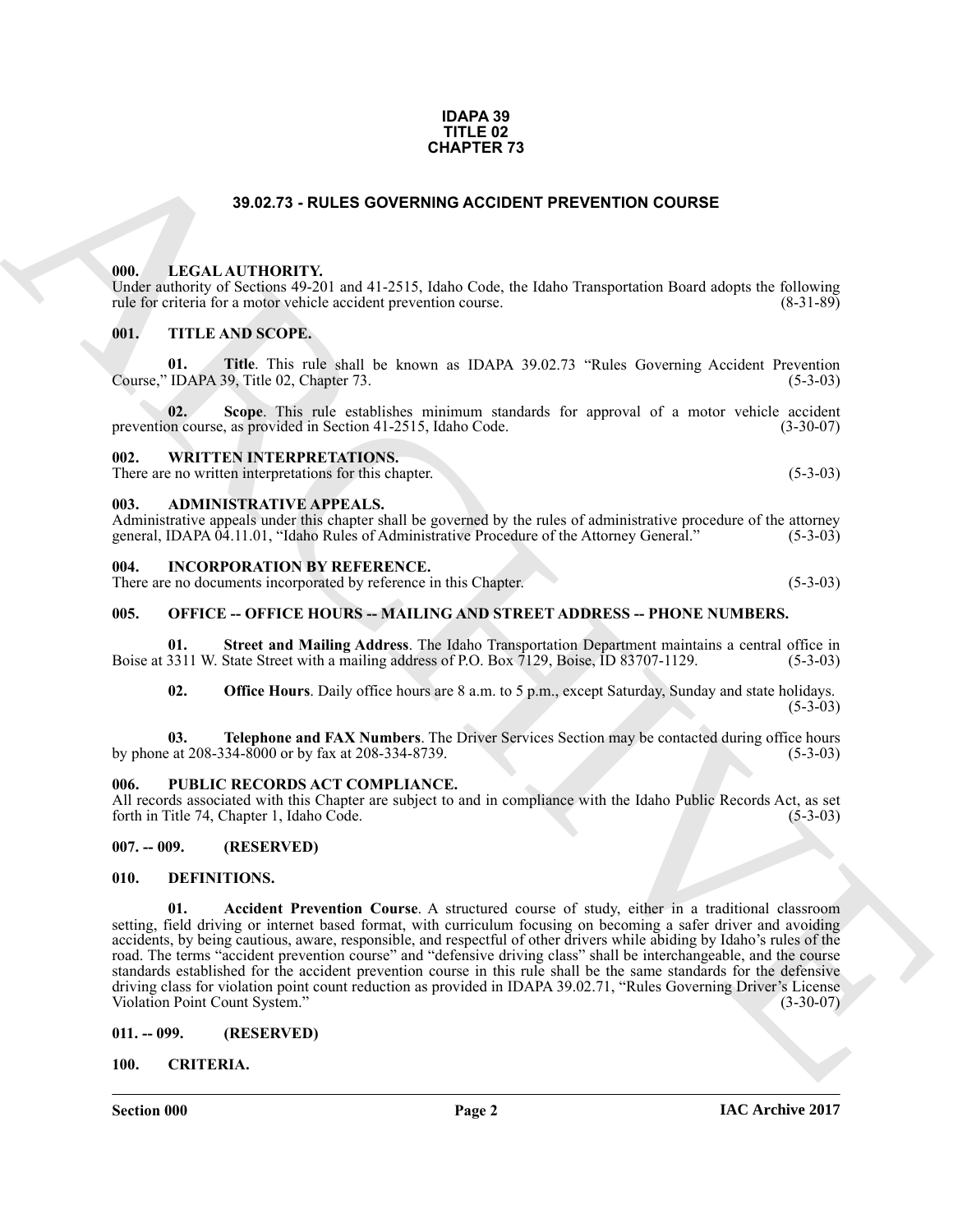**Equation of Transportation**<br> **And S Governing Accident Prevention Counter of the control of the state of the control of the state of the state of the state of the state of the state of the state of the state of the state 01. Instructor Certification**. For classroom and field driving instruction, instructors must be certified by the Idaho Department of Education as a Driver and Traffic Safety Education instructor, or the National Safety Council, American Automobile Association's program (AAA), American Association of Retired Persons (AARP), or an equivalent program, as determined by the Idaho Transportation Department. (5-3-03)

<span id="page-2-6"></span><span id="page-2-5"></span>**02. Contents of Course**. Other than courses provided by the National Safety Council, AAA, or AARP, all accident prevention course outlines must be approved by the Idaho Transportation Department. (5-3-03)

<span id="page-2-7"></span>**Length of Class**. The course must be a minimum of six (6) hours, which may include any assroom instruction, field driving instruction, or on-line instruction time. (5-3-03) combination of classroom instruction, field driving instruction, or on-line instruction time.

<span id="page-2-9"></span>**04. Proof of Insurance**. For field driving instruction, if any, the course provider must confirm proof of insurance. (5-3-03) adequate proof of insurance.

<span id="page-2-10"></span>**05. Provider Location**. The course provider must confirm location(s) of established place of business, and a telephone number or e-mail address of a contact person who can be reached during regular working hours  $\frac{8}{5-3-03}$ a.m. to  $5$  p.m.

<span id="page-2-8"></span>**06.** Participant Certification. Each participant shall be issued a certificate of completion by the r or course provider. (5-3-03) instructor or course provider.

#### <span id="page-2-0"></span>**101. -- 199. (RESERVED)**

#### <span id="page-2-4"></span><span id="page-2-1"></span>**200. COURSE REVIEW.**

Accident Prevention Courses are subject to periodic review by the Department. As a part of the review process, the provider may be asked to confirm course and instructor information and resubmit instruction materials. (5-3 provider may be asked to confirm course and instructor information and resubmit instruction materials.

#### <span id="page-2-11"></span><span id="page-2-2"></span>**201. WITHDRAWAL OF COURSE APPROVAL.**

The Department may withdraw course approval if minimum standards are no longer met or if course providers have failed to respond to a course review. In the event the Department proposes to withdraw approval for a course, written notification will be sent to the provider. Requests for reconsideration will be reviewed by the Motor Vehicle Administrator. (5-3-03)

#### <span id="page-2-3"></span>**202. -- 999. (RESERVED)**